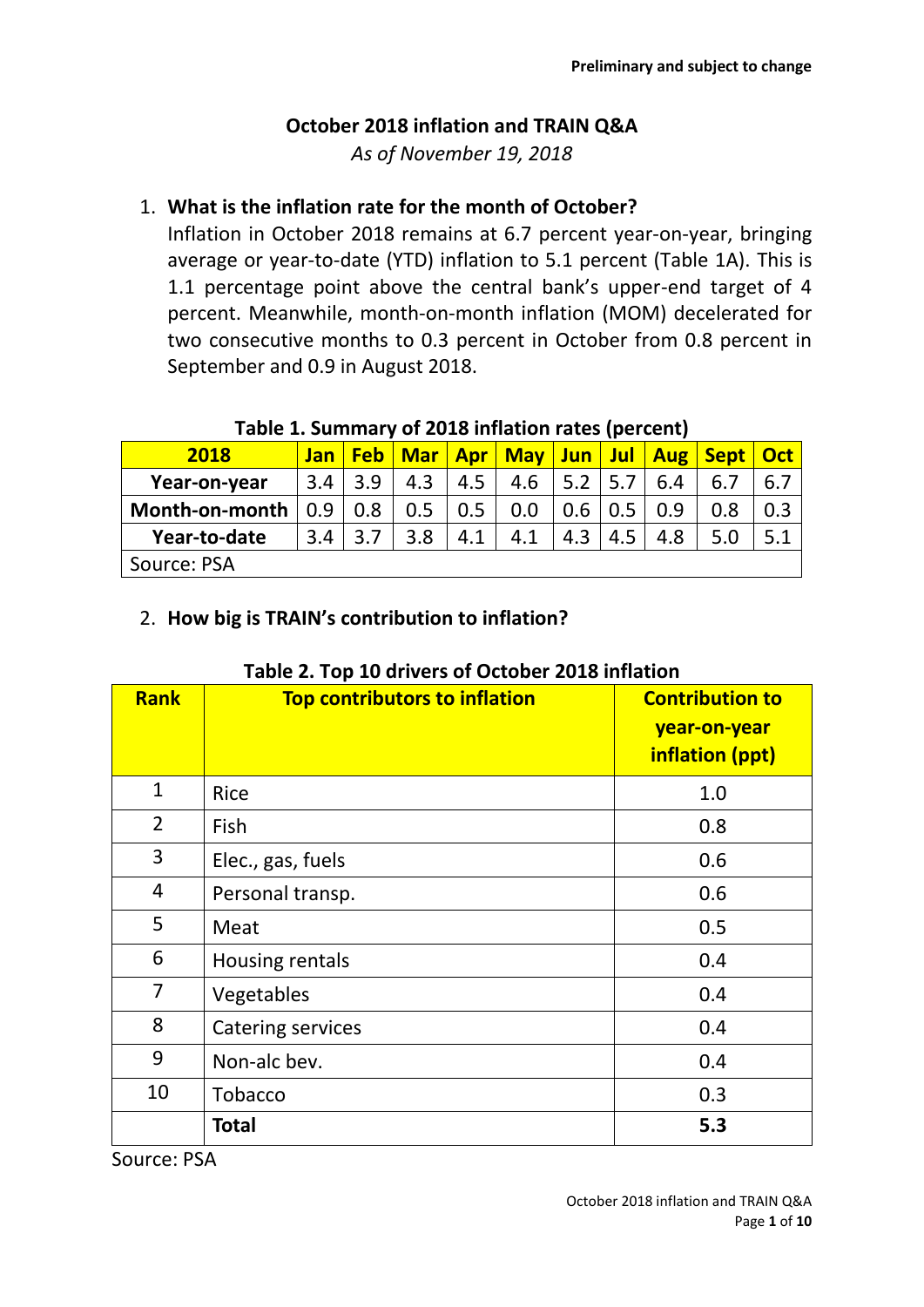In October 2018, the top 10 contributors to inflation accounted for 5.3 ppt of the 6.7 percent inflation (Table 2). Of these products, TRAIN contributed around:

- i. 25 percent of personal transport inflation,
- ii. 5 of electricity and gas inflation, $<sup>1</sup>$ </sup>
- iii. 100 percent of non-alcoholic beverages inflation, and
- iv. 20 percent of tobacco inflation.

These top 10 products have been among the top contributors to inflation, generally accounting for more than half of total year-on-year (YOY) inflation since late-2016.<sup>2</sup>

Among these products, the shares of petroleum input to total output are small (from 3.4 to 9.3 percent), suggesting minimal pass through of oil prices. This also suggests an even smaller pass through of oil excise taxes from TRAIN on consumer prices. TRAIN's contribution to higher oil prices is around 25 percent, while the soaring international price of crude imports accounts for the remaining 75 percent.

Moreover, the interplay of external factors contributed more to increasing fuel prices than TRAIN. Higher fuel prices were largely due to higher international crude oil prices (around USD 81.0 per barrel) and the depreciation of the peso (up to 54.0 pesos to a dollar). The oil excise imposed by TRAIN only contributed some 19 and 24 percent of the retail price increases, respectively, of diesel and gasoline. In October 2018, pump prices of diesel and gasoline increased by PHP 12.1 and 9.2 per liter, respectively, compared to October 2017. Of the total increase, only PHP 2.8 for diesel and PHP 2.97 for gasoline are due to TRAIN (excise and VAT included).

Raw food continues to be the main driver of inflation. This reinforces the need to urgently implement solutions that will increase and stabilize the supply of key food and agriculture products to bring down prices for Filipino families.

**.** 

<sup>&</sup>lt;sup>1</sup> From a low of PHP 27.9 in Meralco areas (1.4%) to a high of PHP 162 in non-Meralco areas (8.1%) in the total billing for those consuming 200 kwh per month for electricity, and 0.9% for LPG (PHP 1.12 out of the PHP 123 per kg), and 7.8% for kerosene (PHP 3.36 out of the 43.25 per liter).

 $^2$  See also the appendix tables for historical 2016 and 2017 data, when there was no TRAIN yet.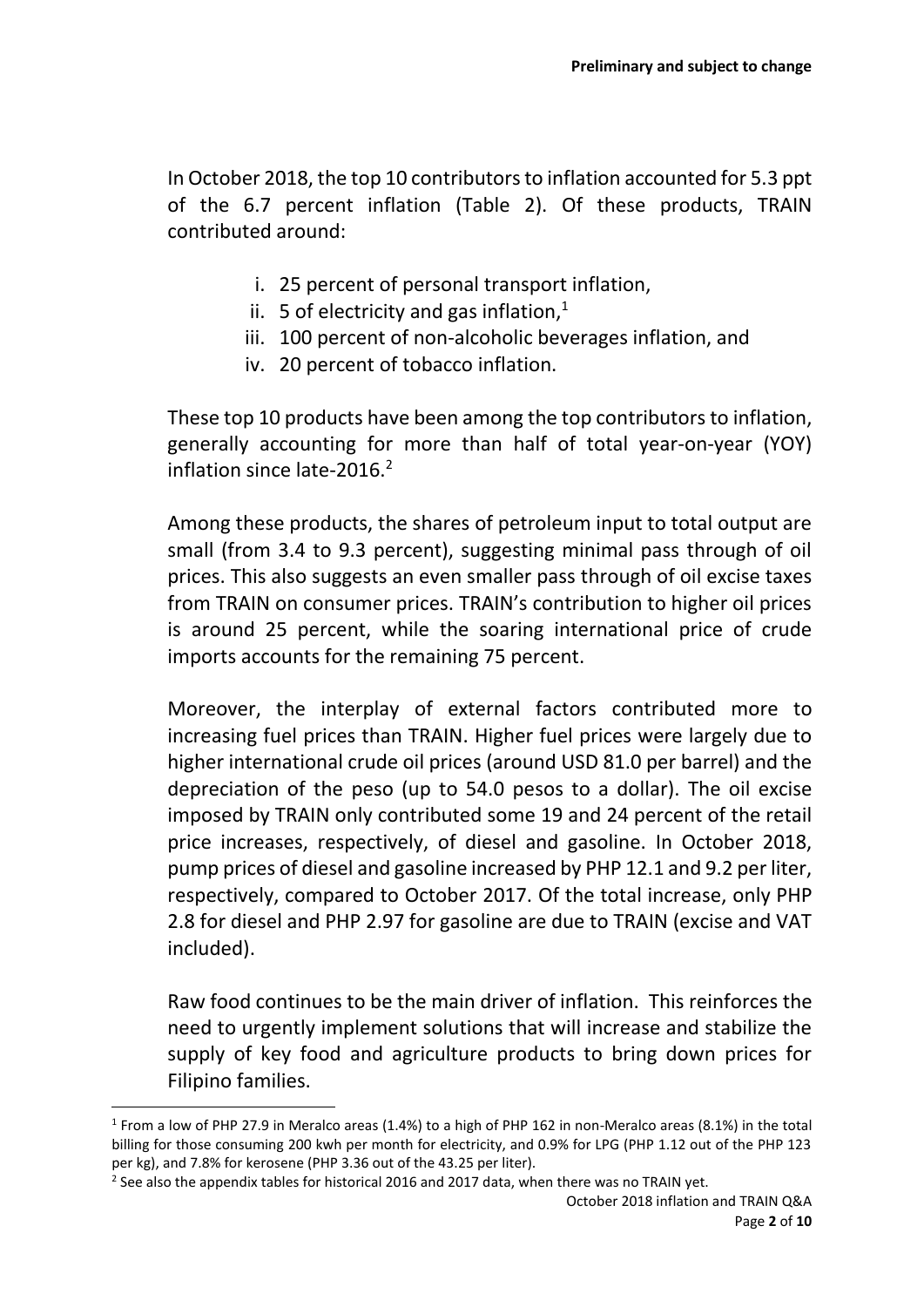TRAIN's contribution to inflation, as previously estimated, remains at around 0.4 to 0.7 ppt. The Department of Finance (DOF), National Economic Development Authority (NEDA), and Bangko Sentral ng Pilipinas (BSP) all arrived at comparable estimates using different methods to model the legislated tax increases.

#### 3. **What are the main drivers of inflation in October?**

Among the highest contributors to inflation in October are rice, fish meat, and vegetables (total contribution of 2.7 ppt out of the 6.7 percent inflation). Rice continues to be the top contributor to inflation at 1 ppt in October, from only 0.1 ppt in January 2018. In other words, household spending on rice increased from 3 centavos for every additional peso spent in January to 15 centavos in October compared to a year before.

Fish comes in second, contributing 0.8 ppt. This is equivalent to an additional spending of around 12 centavos for every peso in October 2018 compared with a year prior.

Inflation of meat remains elevated, contributing 0.5 ppt. This is equivalent to an additional spending of around 7 centavos for every peso spent on meat compared to a year before.

Lastly, inflation of vegetables also remains elevated, contributing 0.4 ppt. This is equivalent to an additional spending of around 6 centavos for every peso spent on meat compared to a year before.

Food-abundant and agriculturally-productive Region III and CAR have the lowest inflation rates at 4.4 and 5.2 percent, respectively.

This strongly suggests that reforming agriculture and increasing productivity are key to bringing down prices. Agricultural productivity can be increased by i) individualizing the agrarian reform collective titles to improve property rights and incentivize farm production, and ii) improving efficiency by reallocating the budget from favoring certain crops (e.g., rice) and production inputs into more broad-based farm infrastructure, R&D, and support service.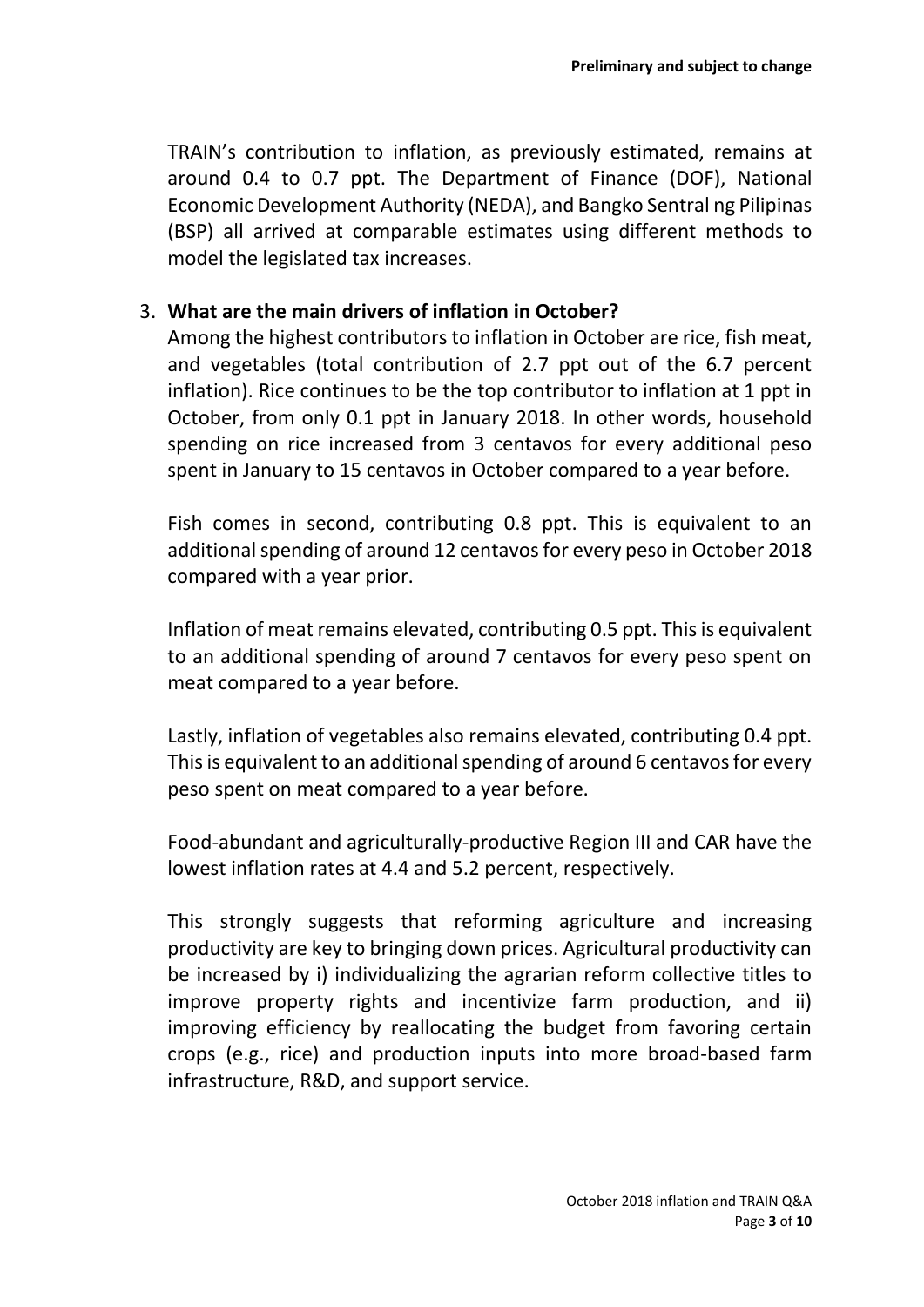4. **The leading driver of inflation is rice. What can be done to reduce rice prices and inflation?** 

Rice contribution to inflation was just 0.1 percentage points in 2017, but between January to October 2018, it grew 10 times to 1 percentage point, making it the number 1 driver of inflation (Figure 1).

In fact, historically, whenever the country faces rice supply shortages, the inflation jumped. Rice supply problems were evident in 1995, 2008, 2014, and again in 2018 (Figure 2).

We have learned from the past experience and we will not allow this to happen again.

The rice tariffication bill is key to bringing rice prices down by 2 to 7 pesos per kilo. However, true tariffication also means that non-tariff barriers are also taken down, such as removing the need to get an import license from the NFA, which is one reason for high rice prices.

This is reflected in the Senate version, which was approved on third and final reading last 14 November 2018. Thereafter, in the bicam, we must support the Senate version as the House version retains the import licensing power of NFA. Its quick enactment can further bring down food prices.

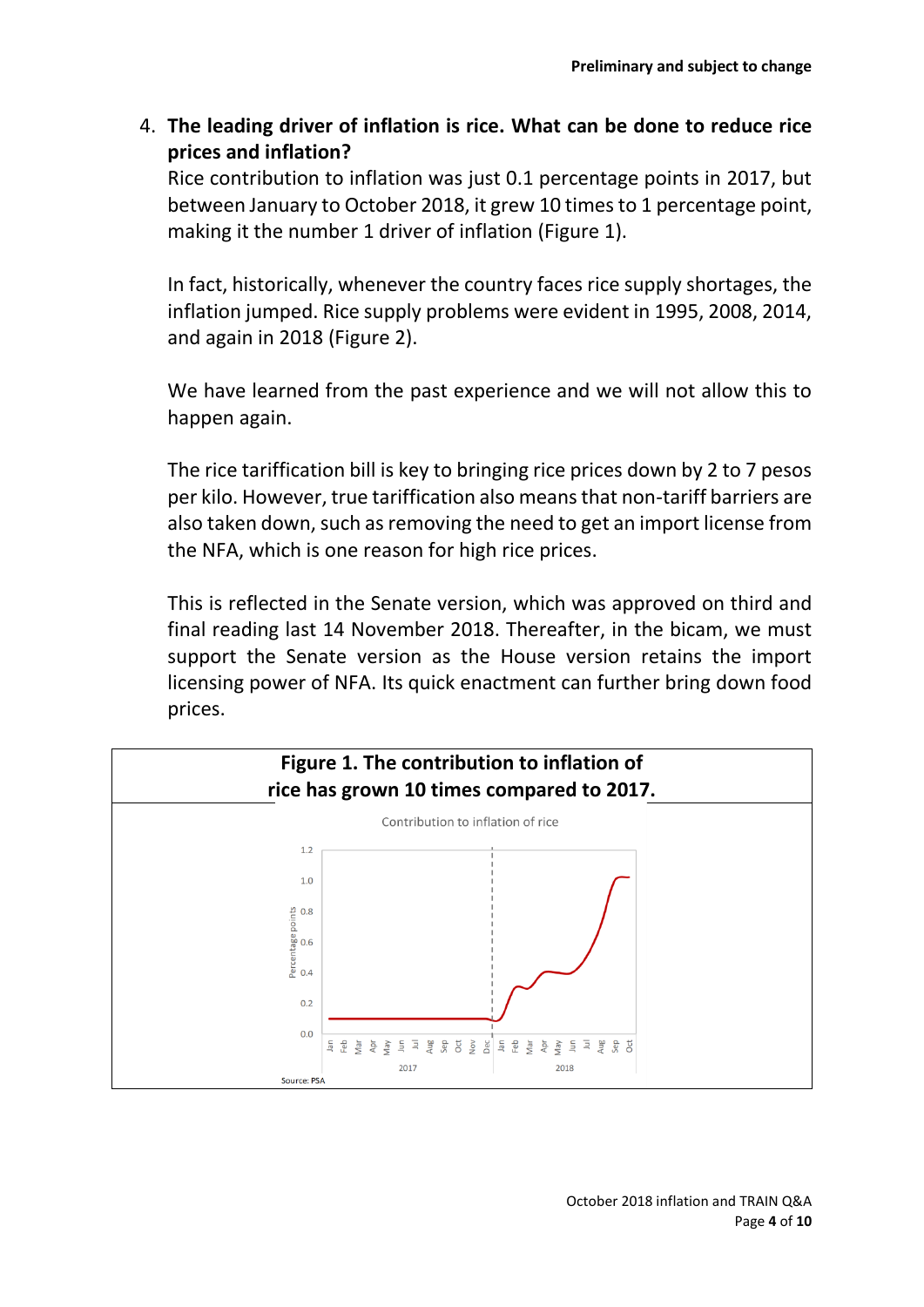

# 5. **As the inflation target has been slightly breached, is there reason to be alarmed?**

The 2-4 percent inflation target is a medium-term target. The central bank forecasts inflation to average 5.2 percent in 2018 and expects it to slow down in the last quarter of 2018. Inflation is forecasted to continue declining towards the 3 percent average target in 2019.

The main causes of the rise in food prices include seasonal weather disturbances and insufficient supply. As the government continues to implement quick reforms to address the insufficiency of food supply, we can expect inflation to ease in the coming months.

## 6. **What can be done immediately to reduce inflation?**

In the short-term, the Department of Agriculture may reduce inflation by increasing the supply of food.

The President, through Administrative Order 13 (AO 13) and Memorandum Circulars 26, 27, and 28, has given DA the power to increase food supply. DA must take this opportunity to bring down food prices quickly.

In particular, AO 13 contains the following items that can immediately help reduce food inflation: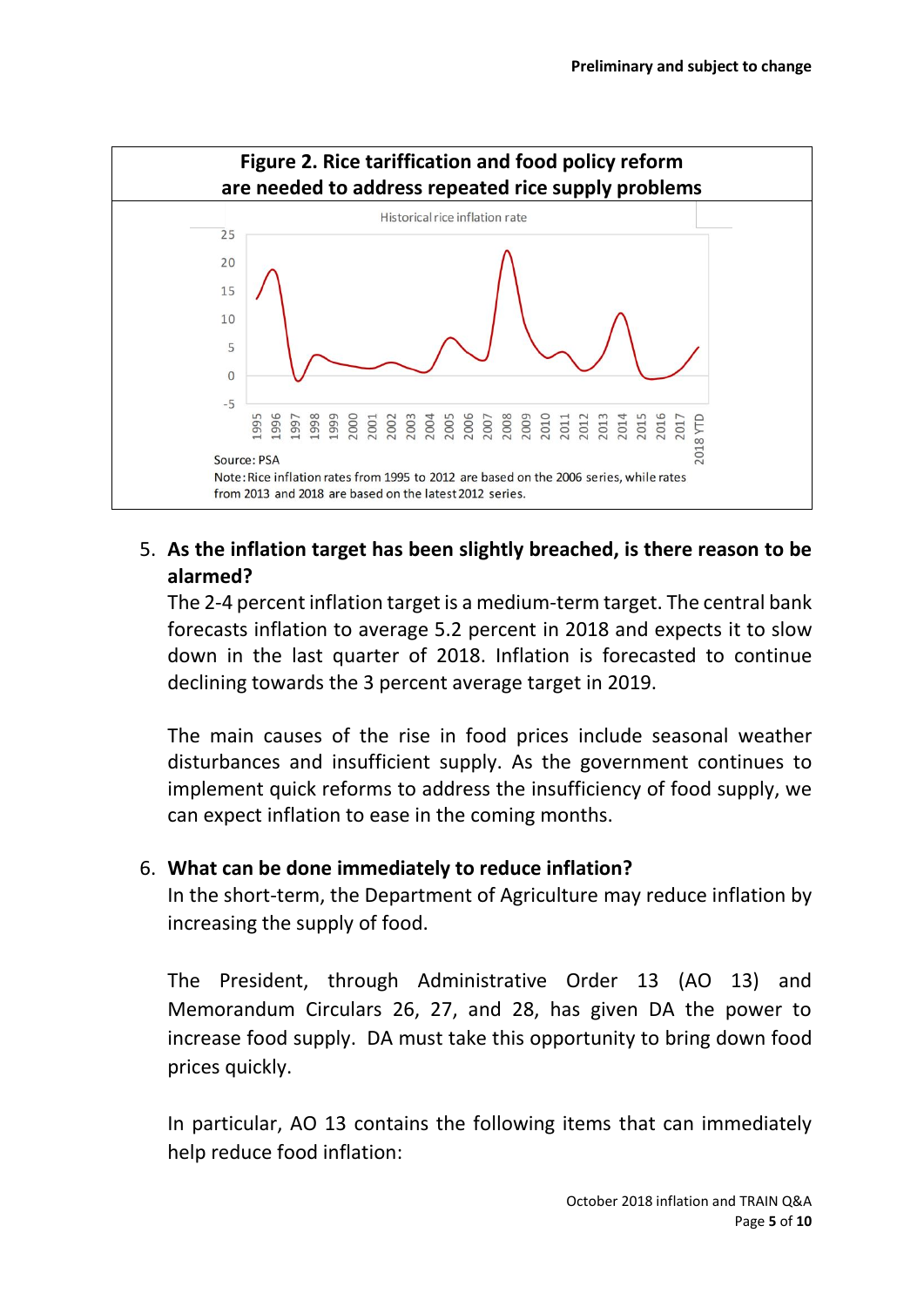- Streamlining of administrative procedures and removal of nontariff barriers.
- Additional rice importation.
- Importation of fishery products.
- Expedited unloading of agricultural imports.
- Other remedial measures to improve logistics, transport, distribution, and storage of agricultural products.
- Creation of a surveillance team.

Also, the Department of Social Welfare and Development (DSWD) and Department of Transportation (DOTr) continue to fast-track the social mitigating measures of TRAIN, namely the distribution of cash transfers and fuel cash cards.

In the medium-term, food production must be enhanced to ensure adequate supply of food at reasonable prices and to keep up with population growth. To increase productivity, two key measures need to be enhanced and fast-tracked.

The first is to individualize the agrarian reform collective titles to improve property rights and incentivize farm production. Keeping the collective certificate of land ownership awards (CLOA) is akin to running a farm the "communist way," which does not incentivize farmers to be productive. China has long moved away from collective farming into household farming and has reaped agricultural productivity. We should follow suit and prioritize this now.

The second is to increase efficiency by reallocating the budget of agriculture from favoring certain crops, such as rice, and production inputs, into more broad-based farm infrastructure, R&D, and support services.

Improving efficiency of the budget and reforming food policy are key to raising production, not just giving more money to the sector.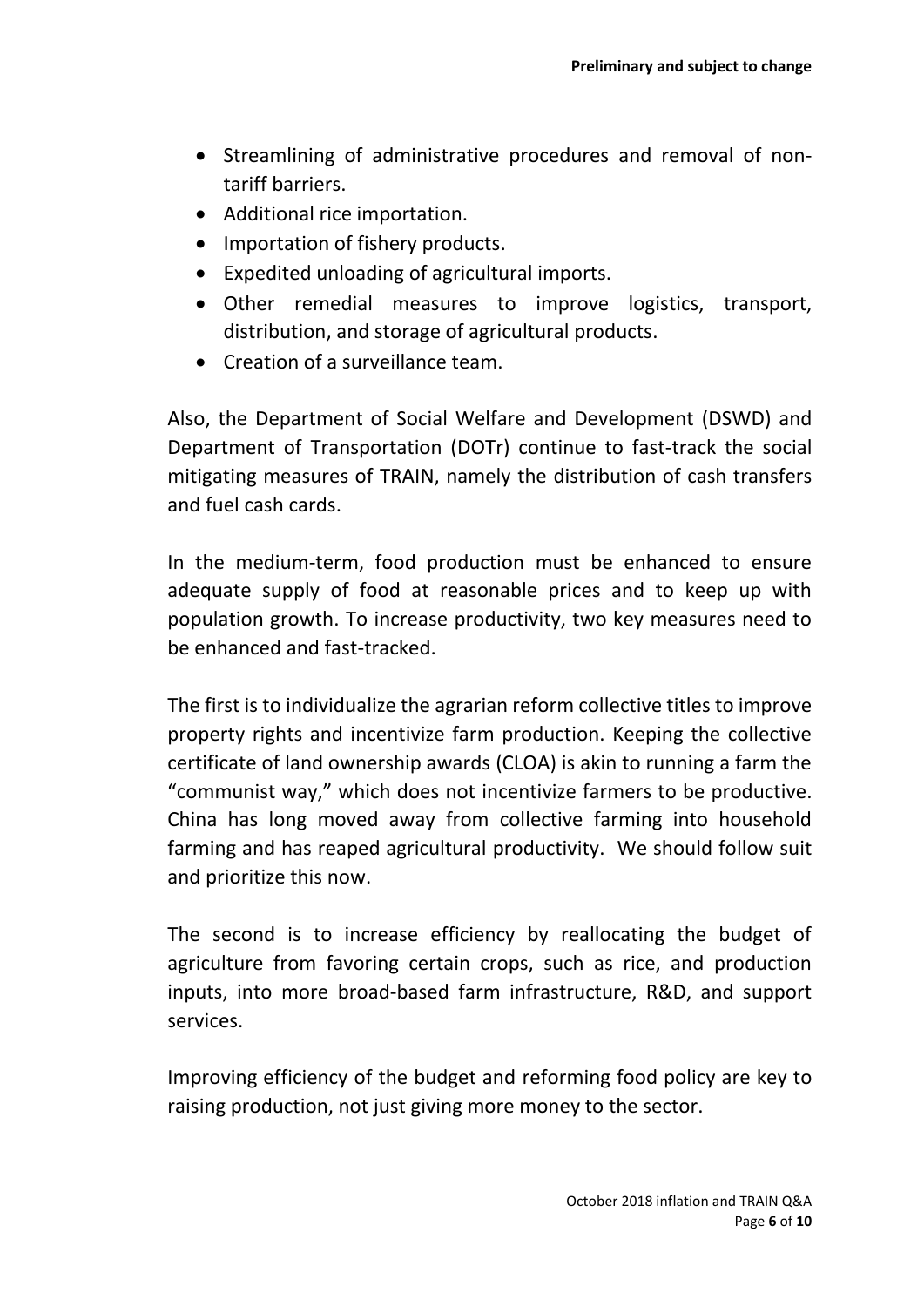## 7. **How are the poor affected by the increase in inflation?**

With food as the main driver of inflation in October, the poor, particularly in regions with low supplies of fish, rice, meat, and vegetables, are mainly affected. On the other hand, food-abundant and agriculturally-productive Region III and CAR have the lowest inflation rates at 4.4 and 5.2 percent, respectively. This strongly suggests that reforming agriculture is key to bringing down prices.

The economic managers are taking the necessary solutions in the agriculture sector to address supply issues on food. In addition, the DSWD and DOTr continue to fast-track the social mitigating measures of TRAIN, namely the distribution of cash transfers and fuel cash cards.

# 8. **What are the efforts of the government to protect the most vulnerable from the effect of inflation?**

The Unconditional Cash Transfer (UCT) program of the DSWD aims to distribute PHP 2,400 in 2018 to the poorest 10 million households and individuals and will increase this to PHP 3,600 in the next two years to help the poor cope with the temporary but moderate inflationary effects of TRAIN. As of 30 October 2018, they have the full benefit to 7.5 million UCT beneficiaries. They aim to distribute to the remaining beneficiaries in the fourth quarter of this year.

In addition, the DOTr has started the distribution of cash cards to PUJ drivers with legitimate franchise. As of early November, the DOTr has distributed around 60,174 cash cards. The benefits of this are two-fold. First, it helps mitigate the impact of higher fuel prices for drivers and operators. Second, it helps commuters by reducing additional price pressures on fares.

While it is important to distribute the cash as soon as possible, it is also important to ensure that the right people, the poor, receive the money. That is why care must be given to ensure proper targeting to reduce leakage. The recent passage of the National ID by congress will help improve targeting in 2019 and beyond.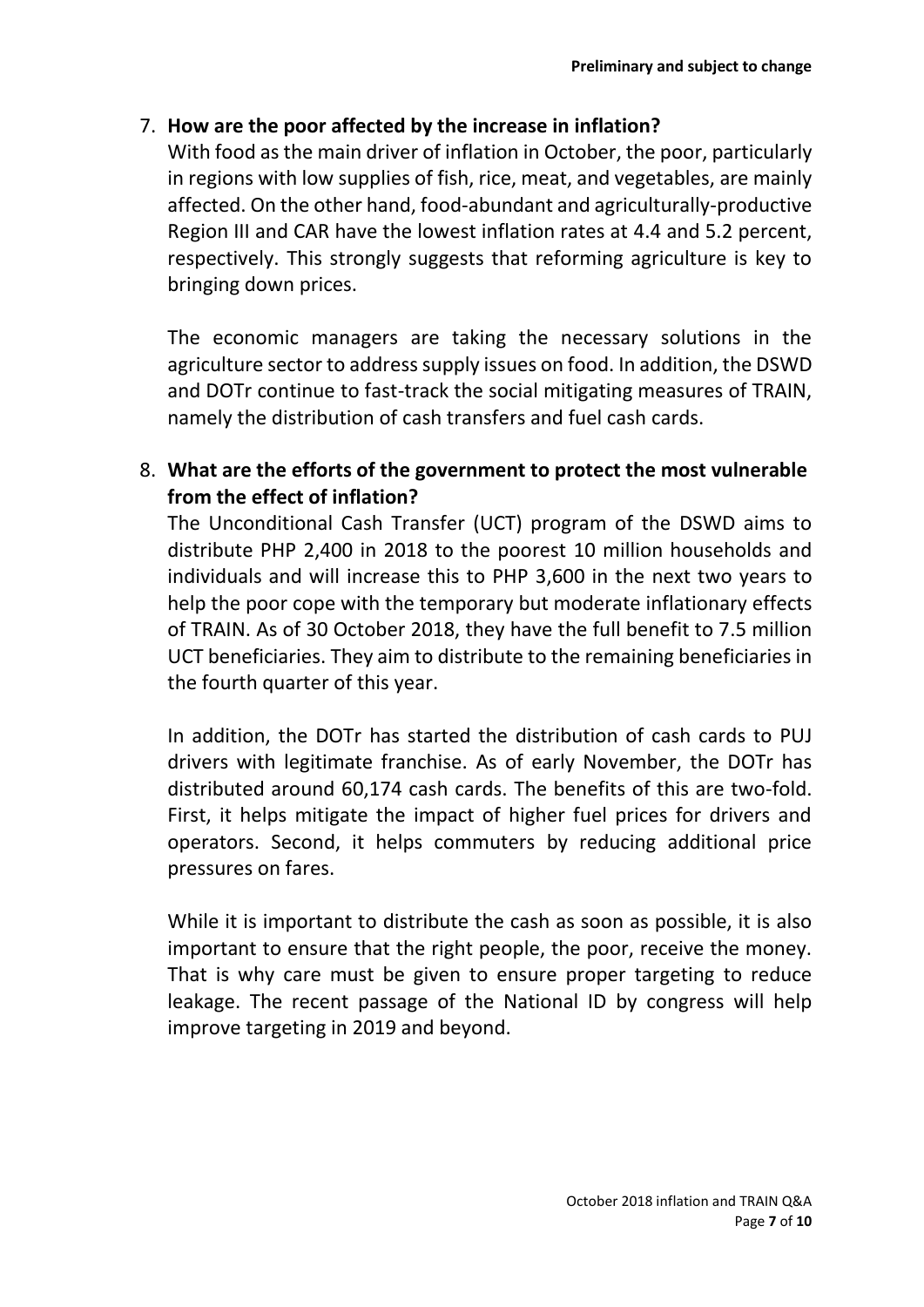9. **Was the DOF mistaken with their inflation forecast due to TRAIN as overall inflation has already exceeded the target of 2 to 4 percent as of October 2018?**

The DOF does not forecast inflation nor set inflation targets, as this is the role of the central bank. What the DOF contributed is computing the likely impact of TRAIN on inflation, which is 0.4 to 0.7 ppt. This corresponds with the estimates of various government agencies, such as NEDA and BSP. The method is straightforward. The standard input-output table is used to determine the share of oil products in production of various goods and service. Anyone with an input-output table can verify the estimates. This is also corroborated by results using a dynamic stochastic general equilibrium model.

## 10.**How is the government controlling profiteering or unwarranted price increase?**

The DTI and Department of Energy (DOE) continue to closely monitor any unusual price increase. The DTI has been monitoring and checking prices of goods weekly, and have asked businesses selling goods exceeding the suggested retail prices to adjust their prices accordingly. For their part, the DA has set SRPs for most agricultural products to help stabilize prices which was implemented in mid-October.

Although profiteering is hard to catch, there are clear evidence that it is happening. For instance, even before the excise on oil increased, prices of goods and services have gone up. In January 2018, prices have increased even when the excise tax on oil was not yet passed on to the consumers because oil firms were expected to be selling old stock from 2017 as they are required by law to keep at least 15 days worth of stock (the average is around 15 to 45 days). Therefore, if price increased even before excise increased, this can only mean that there is some profiteering or unwarranted price increase.

Moreover, some businesses find it convenient to blame TRAIN as their reason for increasing prices. For instance, a pizza company and a transportation network vehicle services (TNVS) company reportedly used TRAIN as its reason to increase prices. They have, however, issued an apology after receiving a clarification (see below).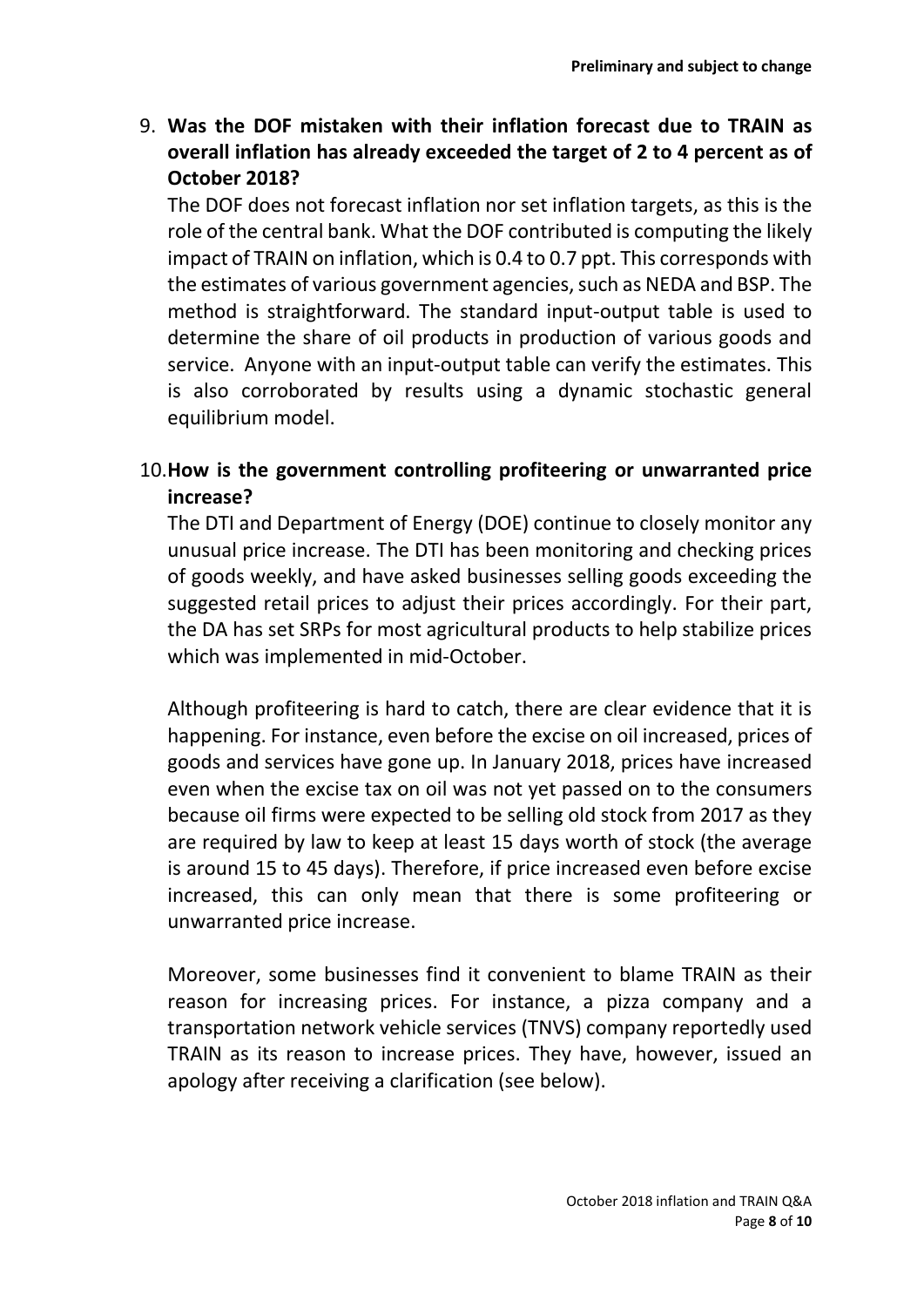



#### 11.**Can we expect inflation to decrease in the coming months?**

As the government continues to take the necessary steps in addressing agricultural supply issues, we can expect inflation to temper in the coming months. We have seen that food-abundant and agriculturally-productive Region III has the lowest regional inflation rate at 4.4 percent. This strongly suggests that reforms in the agriculture sector is key to bringing down prices.

Moreover, as world oil prices are starting to ease, we can expect prices to further decrease in the coming months.

#### 12. **What are the demand driven factors for higher inflation?**

Inflation may be caused by supply side or demand side factors. Supplyside factors include higher crude oil price and supply constraints.

October 2018 inflation and TRAIN Q&A On the other hand, demand-side factors can drive inflation. In 2018, the government is releasing PHP 32.5 billion monthly as additional disposable income for the people (Table 2). The breakdown is as follows: (i) PHP 2 billion per month for the Unconditional Cash Transfer (UCT) program, (ii) PHP 12 billion per month in personal income tax (PIT) reduction, (iii) PHP